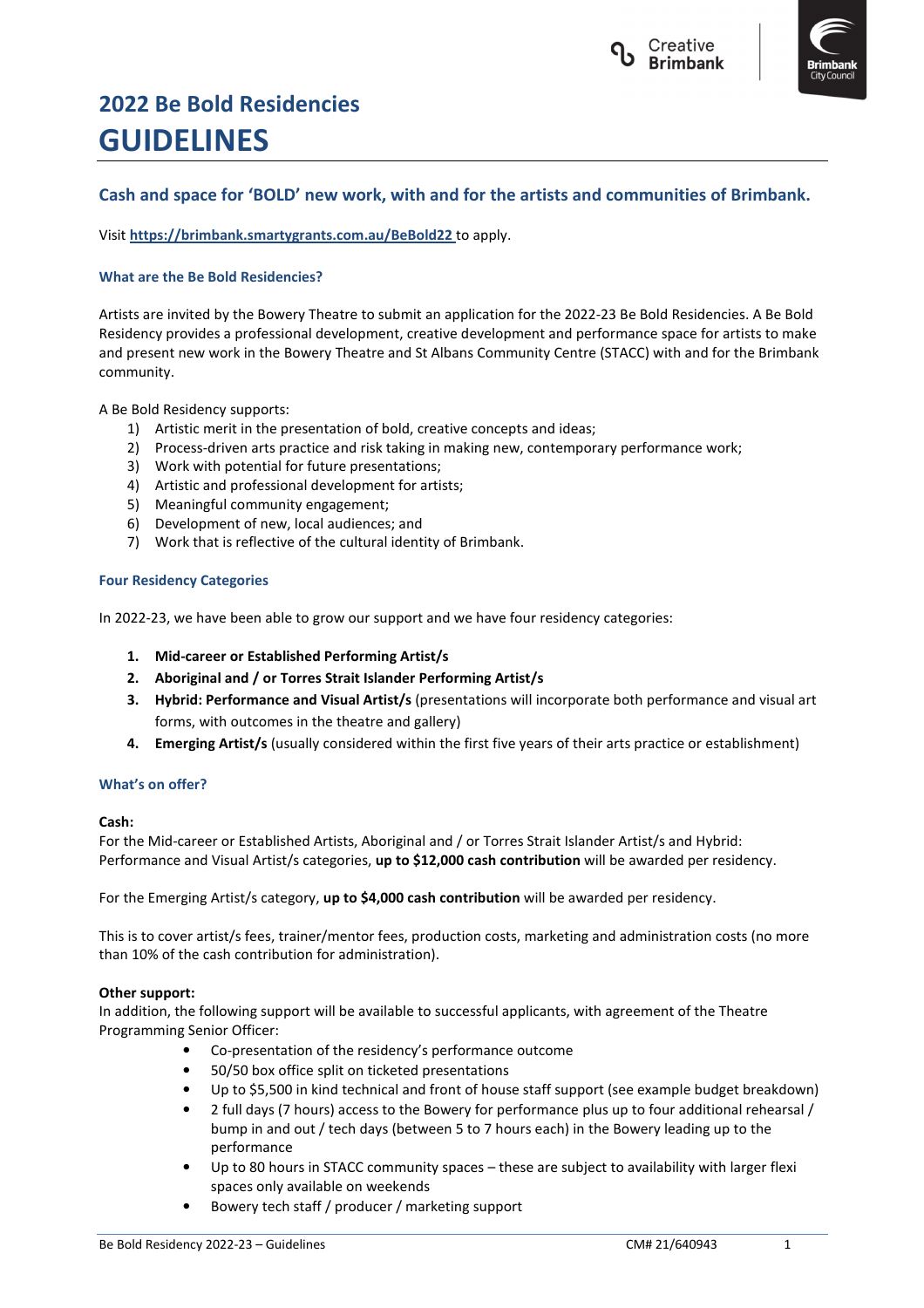- Print and online marketing commensurate with Bowery mainstage programming
- Box office setup

#### **Key Dates:**

| Applications open:                | Monday 28 February 2022.                                        |
|-----------------------------------|-----------------------------------------------------------------|
| Information session / venue tour: | Monday 28 March 2022 at 6pm. RSVP to sienab@brimbank.vic.gov.au |
| Applications close:               | By 5pm on Monday 16 May 2022                                    |
| Decisions announced:              | June 2022                                                       |
| Agreements finalised:             | August 2022                                                     |
| Residency activity:               | Between 1 October 2022 and 31 May 2023                          |
| Acquittal Due:                    | 14 June 2023                                                    |
|                                   |                                                                 |

# **Who is eligible to apply?**

To apply for funding you must:

- Be incorporated **OR** be an individual artist with an ABN **OR** have an Auspice
- Have Public Liability Insurance cover for the duration of the project
- Have acquitted or be compliant with all grants previously awarded by Council (if applicable)
- Have a NEW project or NEW stage of a project
- Have a performance-based project with a performance outcome in The Bowery Theatre (and if in the hybrid category, an outcome in the gallery as well)
- Have a project that commences after 1 October 2022 and is completed by 31 May 2023

#### **What is the timing for the residency and how do I plan?**

You will be notified of the residency outcome in June 2022. We hope that you can plan and secure resources in the time between June and October. We are very happy to support co-funding applications for your residencies and feel that this can enhance your chances of success for the residency. All residencies will be undertaken between 1 October 2022 and 31 May 2023.

You should check availability of spaces prior to applying if your project is heavily dependent on a particular date. Community spaces are heavily booked. It is recommended that you plan time in these spaces in consultation with the Theatre Programming Senior Officer who can not only check availability but also check the staffing requirements meet the residency allocation and you don't go over the in-kind budget.

Major bookings of the Bowery Theatre and STACC community spaces should be done with at least eight weeks' notice and a production schedule is required. This schedule can include a table with:

- 1) Date (include day of week)
- 2) Start and finish times
- 3) Type of space (flexi, small studio, office)
- 4) Activity undertaken (meeting, writing, development, rehearsal, plotting, design, tech rehearsal, bump in, performance, bump out etc)
- 5) Technical staff requirements only required for theatre.

Booking in advance ensures greater availability to the residency resources on offer.

NOTE: There is a black-out period where no bookings can be made for any STACC or Bowery spaces between 17 December 2022 and 29 January 2023.

# **What role can the Brimbank community play?**

A key part of the Be Bold Residencies is working with the Brimbank community and applications are assessed on the strength of this. Applicants should state that they are either from Brimbank, or have demonstrated partnerships with communities/organisations within Brimbank.

**Partnering** means the community is already central to the project and co-design, it is not a fee for service structure, and as a result there will be a collaboration between artists and community. The existing relationship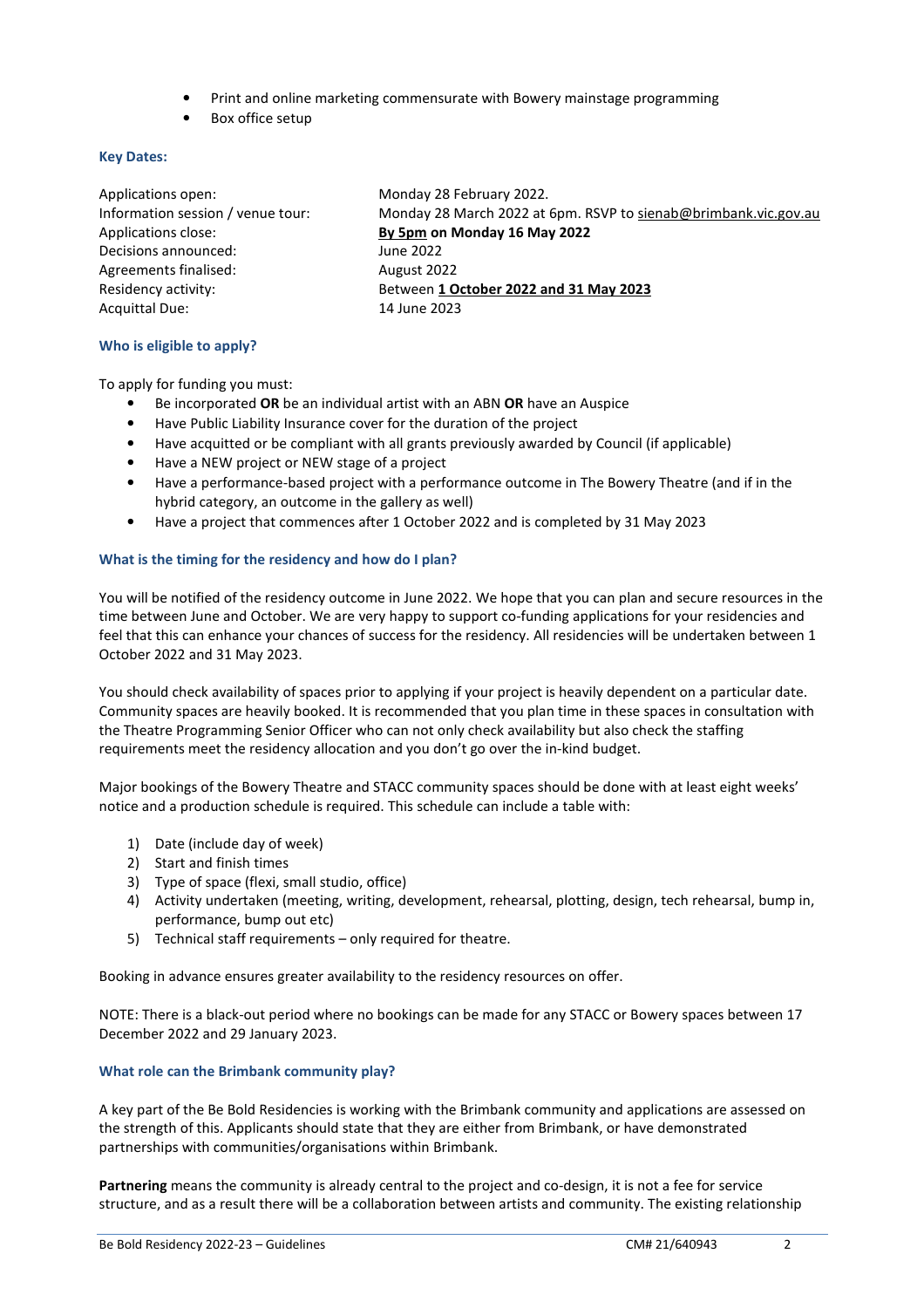with the selected community group / organisation should be based on trust, reciprocity and principles of community strengthening. Examples of what community engagement may look like:

- Brimbank community members are the key artists in the application, or adopt creative roles in the new work such as performer, designer, dancer, musician etc.
- Brimbank community members are already engaged and agree to contribute content to the work
- Brimbank community members are already engaged and invited in to the process to provide feedback
- Brimbank community members are engaged in activities facilitated by the artists throughout the process, such as sharing of local stories, workshops which inform the work

# **How do I apply?**

To apply, you must complete the Be Bold Residency Application Form on SmartyGrants, accessible via **https://brimbank.smartygrants.com.au/BeBold22** 

Council has introduced **Takso**, an online outcomes planning platform for Be Bold Residency applications, which is imbedded within the application questions and aligned with the assessment criteria, visit https://culturaldevelopment.net.au/takso/.

Through the residency program we are looking to achieve cultural and social outcomes for artists and the community.

You will be asked to select one of these cultural outcomes that your residency seeks to achieve:

- 1. Aesthetic enrichment experienced
- 2. Knowledge, ideas and insight gained
- 3. Diversity of cultural expression appreciated

# And…

You will be asked to select one of these social outcomes that your residency seeks to achieve:

- 1. Social connectedness enhanced
- 2. Social differences bridged
- 3. Feeling valued experienced

You will then be asked to write a 'pitch' where you explain why you are doing your residency and what you know about the impacts of this kind of work, how you are doing it and what you want achieve through your residency.

As a part of the application form, you must also attach:

- 1. Artistic support material;
- 2. Letter/s of support relating to your arts practice;
- 3. Letter/s of support from community partnerships (this is essential if you intend to work with CALD communities, people with disabilities, youth, and Aboriginal and Torres Strait Islander communities); and
- 4. A residency budget.

You will need an email account to apply online. Please ensure you receive a confirmation of your online application via an automatic email from SmartyGrants. It is advised to type out your answers first, then copy and paste into SmartyGrants. Do not leave your application idle for more than 60 minutes, as you will lose unsaved data. Always press 'save' as you go.

# **How will the applications be assessed?**

Applications will be assessed by an arts practitioner assessment panel comprised of staff from the Arts and Culture team, and at least one arts industry panel member.

If required, an interview process may be built into the assessment before finalising the residencies. The arts industry panel member/s will be involved in the process and will be appointed by Council. All decisions made by the panel are final.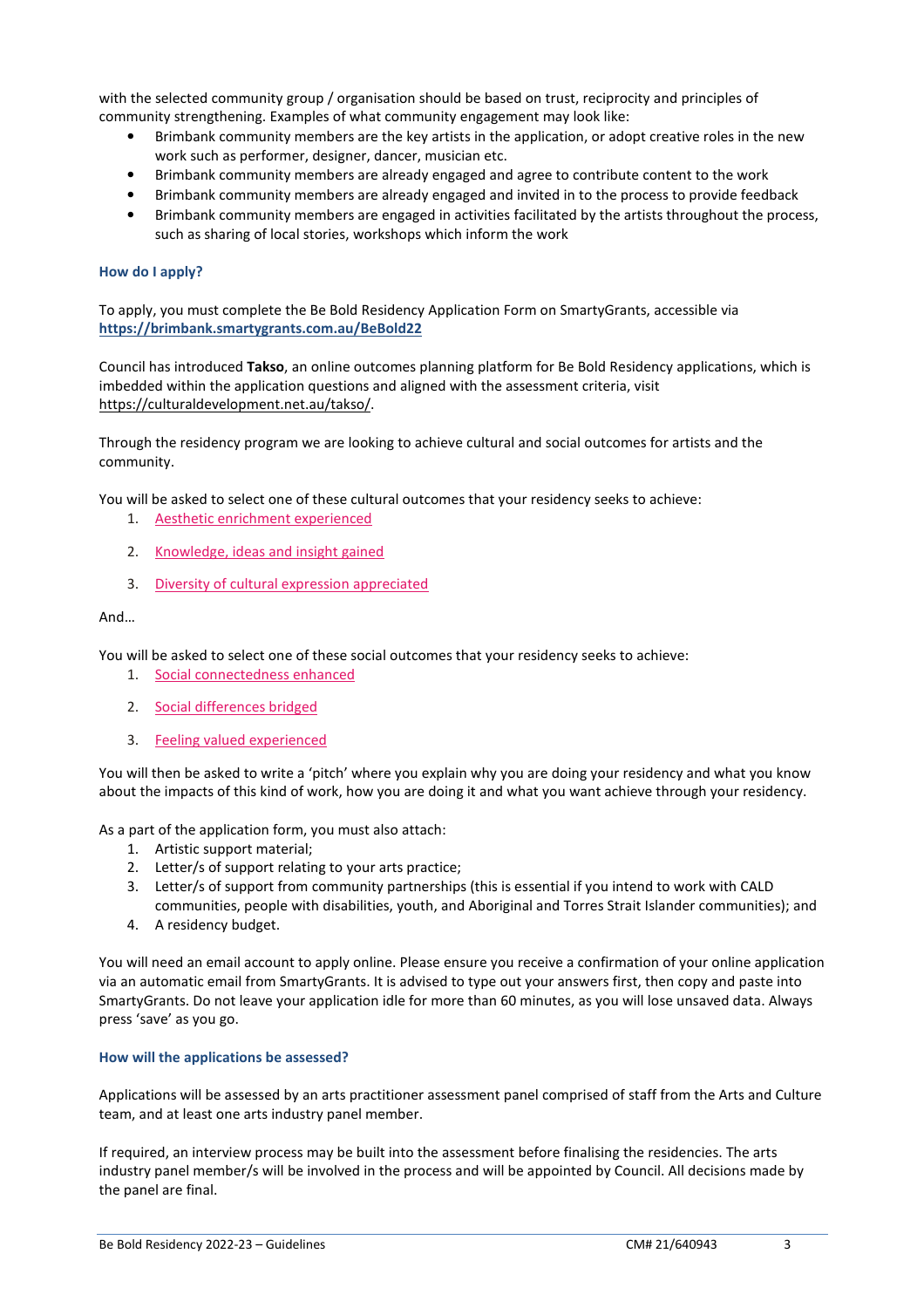The panel will consider the following assessment criteria:

# *1. Artistic Merit (40% weighting):*

The panel will assess the potential of the artist/s and art work/s at the centre of the proposal (this links specifically to the Takso cultural outcomes). Considerations include:

- artistic vision and program of activities
- expression of bold, contemporary concepts
- innovation and rigour in their approach to performance-based artistic form
- artistic skills of the key people involved

# *2. Viability (30% weighting):*

The panel will assess the viability of your proposal. Considerations include:

- the skills of the people involved and their relevance to the proposed activity
- demonstrated cultural competencies involved with working with the identified community
- the role of any community partners involved, including confirmation of their involvement
- realistic and achievable planning, resource use and evaluation
- fees payable to artists involved
- the timeline and budget
- capacity to deliver future presentations of the work

# *3. Impact on the artist and community (30% weighting):*

The panel will assess the impact the proposed activity will have on artist and community (this links specifically to the Takso cultural and social outcomes). Considerations include:

- how the proposed activity strengthens the artist's artistic practice
- how the proposed activity delivers on the 'Theory of Change' for the artist/s and community
- the relevance and timeliness of the proposed activity
- how the proposed activity enables the applicant to engage community and audiences

# **Budget Guidelines**

Applicants are required to provide a detailed budget for their project. An example budget is imbedded within the application form and can be used as guidance in completing your application budget.

Your project **INCOME** may comprise of the following:

- 1. Be Bold Cash Contribution: The amount provided as a cash contribution is either up to \$12,000 for all categories except the Emerging Artist category which is up to \$4,000 for Emerging Artists;
- 2. Be Bold Residency In-kind Support for venue hire, front of house and technical staff is up to \$5,500;
- 3. Your organisational cash contributions these include the funds raised by your organisation via fundraising, members' fees, donations or sponsorships;
- 4. Other funding please specify details of other funding, if any, including names of funding agencies and the amount funded for this Project/Event and if the funding is confirmed or not;
- 5. Ticket sales all residency performances are to be held at the Bowery Theatre and will be ticketed using the house ticketing system, whereby a 50/50 box office split will be the arrangement.
- 6. In-kind Contributions: These are non-monetary supports and services that come from your group, volunteers and your partner organisations that would otherwise have to be paid for. These may include labour, catering or transport.
- 7. We encourage and support artists to diversify their funding streams and have co-contributors to fund their projects. Having other funders, partners, in kind contributions can often ensure the viability of projects and can even fund additional time in the theatre with tech and FOH staff.

# Your project **EXPENDITURE** may include:

1. Budget items that you will cover with your Be Bold Residency cash contribution, eg. Artist/s fees, marketing costs, sets, costumes and props.